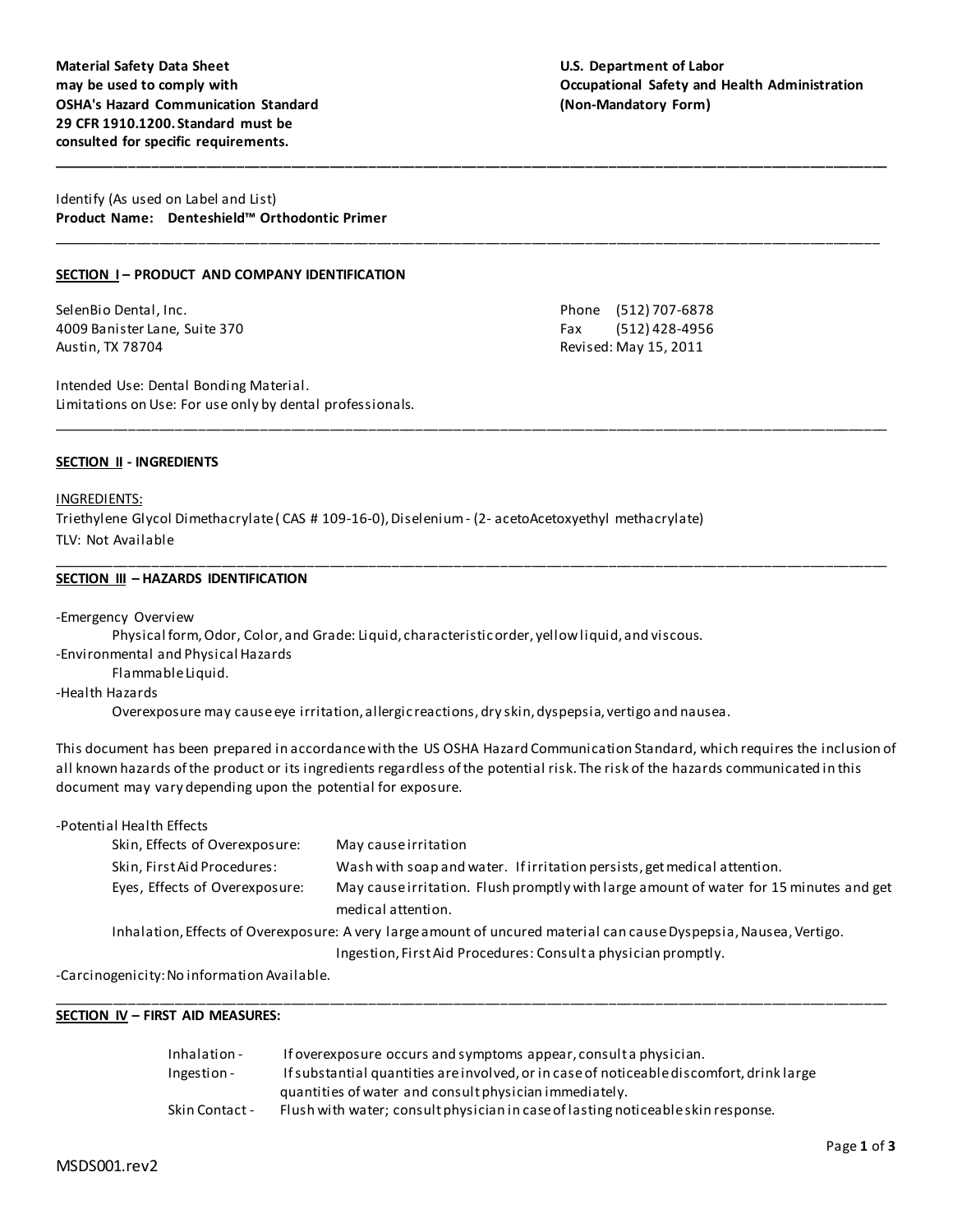#### Eye Contact - Flush immediately with copious amounts of water, consult a physician if irritation or disturbance in vision occur.

\_\_\_\_\_\_\_\_\_\_\_\_\_\_\_\_\_\_\_\_\_\_\_\_\_\_\_\_\_\_\_\_\_\_\_\_\_\_\_\_\_\_\_\_\_\_\_\_\_\_\_\_\_\_\_\_\_\_\_\_\_\_\_\_\_\_\_\_\_\_\_\_\_\_\_\_\_\_\_\_\_\_\_\_\_\_\_\_\_\_\_\_\_\_\_\_\_\_\_\_\_\_\_\_\_\_\_\_

\_\_\_\_\_\_\_\_\_\_\_\_\_\_\_\_\_\_\_\_\_\_\_\_\_\_\_\_\_\_\_\_\_\_\_\_\_\_\_\_\_\_\_\_\_\_\_\_\_\_\_\_\_\_\_\_\_\_\_\_\_\_\_\_\_\_\_\_\_\_\_\_\_\_\_\_\_\_\_\_\_\_\_\_\_\_\_\_\_\_\_\_\_\_\_\_\_\_\_\_\_\_\_\_\_\_\_\_

## **SECTION V – FIRE FIGHTING MEASURES**

-Extinguishing Agents: Foam, carbon dioxide or dry material. -Protective Equipment: Wear self-contained respiratory protective device and a fully protective suit.

#### **SECTION VI – ACCIDENTAL RELEASE MEASURES**

In case of material spill or release, absorb with inert materials such as dry sand and place in closed container for disposal as solid waste. If large quantities are involved, check State and Local regulations.

\_\_\_\_\_\_\_\_\_\_\_\_\_\_\_\_\_\_\_\_\_\_\_\_\_\_\_\_\_\_\_\_\_\_\_\_\_\_\_\_\_\_\_\_\_\_\_\_\_\_\_\_\_\_\_\_\_\_\_\_\_\_\_\_\_\_\_\_\_\_\_\_\_\_\_\_\_\_\_\_\_\_\_\_\_\_\_\_\_\_\_\_\_\_\_\_\_\_\_\_\_\_\_\_\_\_\_\_

#### **SECTION VII – HANDLING AND STORAGE**

HANDLING PRECAUTIONS: Keep materials capped all the time after use.

SAFE STORAGE CONDITIONS: Avoid storage at storage at elevated temperatures. Store at room temperature (68-72°F) and out of direct light.

\_\_\_\_\_\_\_\_\_\_\_\_\_\_\_\_\_\_\_\_\_\_\_\_\_\_\_\_\_\_\_\_\_\_\_\_\_\_\_\_\_\_\_\_\_\_\_\_\_\_\_\_\_\_\_\_\_\_\_\_\_\_\_\_\_\_\_\_\_\_\_\_\_\_\_\_\_\_\_\_\_\_\_\_\_\_\_\_\_\_\_\_\_\_\_\_\_\_\_\_\_\_\_\_\_\_\_\_

\_\_\_\_\_\_\_\_\_\_\_\_\_\_\_\_\_\_\_\_\_\_\_\_\_\_\_\_\_\_\_\_\_\_\_\_\_\_\_\_\_\_\_\_\_\_\_\_\_\_\_\_\_\_\_\_\_\_\_\_\_\_\_\_\_\_\_\_\_\_\_\_\_\_\_\_\_\_\_\_\_\_\_\_\_\_\_\_\_\_\_\_\_\_\_\_\_\_\_\_\_\_\_\_\_\_\_\_

\_\_\_\_\_\_\_\_\_\_\_\_\_\_\_\_\_\_\_\_\_\_\_\_\_\_\_\_\_\_\_\_\_\_\_\_\_\_\_\_\_\_\_\_\_\_\_\_\_\_\_\_\_\_\_\_\_\_\_\_\_\_\_\_\_\_\_\_\_\_\_\_\_\_\_\_\_\_\_\_\_\_\_\_\_\_\_\_\_\_\_\_\_\_\_\_\_\_\_\_\_\_\_\_\_\_\_\_

\_\_\_\_\_\_\_\_\_\_\_\_\_\_\_\_\_\_\_\_\_\_\_\_\_\_\_\_\_\_\_\_\_\_\_\_\_\_\_\_\_\_\_\_\_\_\_\_\_\_\_\_\_\_\_\_\_\_\_\_\_\_\_\_\_\_\_\_\_\_\_\_\_\_\_\_\_\_\_\_\_\_\_\_\_\_\_\_\_\_\_\_\_\_\_\_\_\_\_\_\_\_\_\_\_\_\_

#### **SECTION VIII – EXPOSURE CONTROLS AND PERSONAL PROTECTION**

Respiratory Protection: Face mask recommended for prolonged exposure. Eye Protection: OSHA approved goggles. Protective Gloves: Yes.

#### **SECTION IX – PHYSICAL AND CHEMICAL PROPERTIES**

| Appearance:                | Form-Liquid     |               |  |  |
|----------------------------|-----------------|---------------|--|--|
|                            | Color-Yellow    |               |  |  |
|                            | Odor-Resin Like |               |  |  |
| Melting Point:             |                 | N/A           |  |  |
| <b>Boiling Point:</b>      |                 | N/A           |  |  |
| Flash Point:               |                 | 97C / 206°F   |  |  |
| Auto Ignition Temperature: |                 | N/A           |  |  |
| Danger of Explosion:       |                 | Unlikely      |  |  |
| Density:                   |                 | 1-1.2 $g/cm3$ |  |  |
| Vapor Pressure:            |                 | N/A           |  |  |
| Viscosity:                 |                 | Fluid         |  |  |
| pH:                        |                 | N/A           |  |  |
| Soluble in Water:          |                 | <b>YES</b>    |  |  |
|                            |                 |               |  |  |

## **SECTION X – STABILITY AND REACTIVITY**

Stability: Stable Materials and Conditions to Avoid: Heat Hazardous Polymerization: Carbon monoxide, carbon dioxide and irritant vapors or gases.

#### **SECTION XI – TOXICOLOGICAL INFORMATION**

None Available.

#### **SECTION XII – ECOLOGICAL INFORMATION**

None Available.